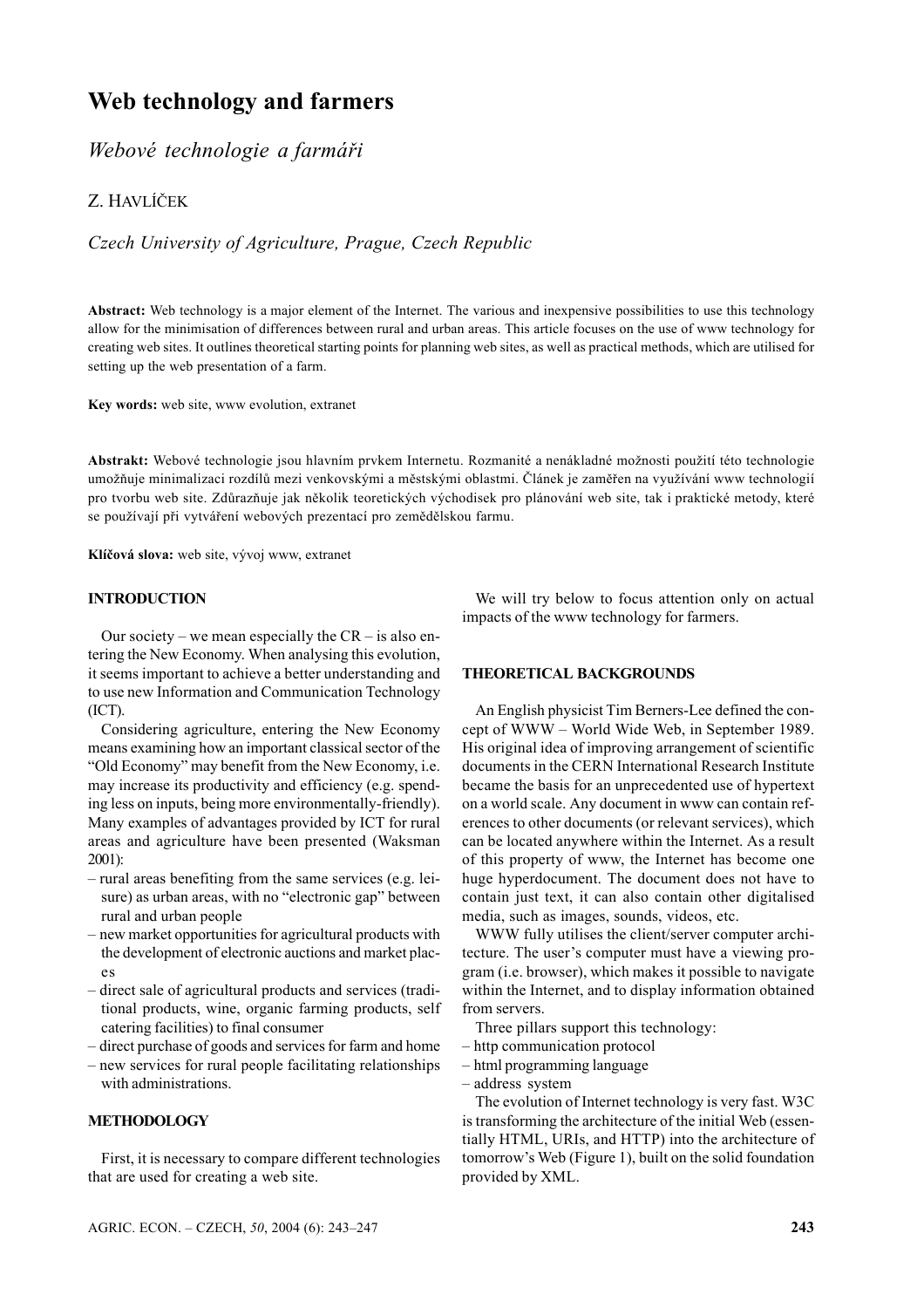

Figure 1. Evolution of web

## **WEB SITE AND WEB DESIGN**

A web site represents a multitude of web files dedicated to a certain type of activities (a specific area) and it also contains an introductory file called Home Page. The majority of large companies and organisations have their own web sites, each with their own specific address. For example, the home address www.czu.cz allows access to the web pages – web site – of the Czech University of Agriculture in Prague. In this case, we may use the term web server, since all web pages are physically downloaded within a single computer.

On the other hand, the use of the term web server is somewhat inaccurate, since web pages of large companies, such as IBM or Microsoft, are scattered over a number of servers at different geographical locations. There also exists an alternative in which some ISP's (Internet Service Provider) offer a proportion of their hard disks space for downloading web pages of a variety of clients. Thus, for example, the Society of the Hovawart dog breeders can advertise their activities on the Internet without having their own server.

There are five areas that cover the major facets of Web design (Figure 2):

– Purpose

The reason the site exists, often related to an economic issue, is arguably the most important part of Web design.

– Content

This includes the form and organisation of a site's con-

tent. This can range from the way text is written to how it is organised, presented, and structured.

– Visuals form

This refers to the screen layout used in a site. The layout is usually created using HTML and CSS and may include graphic elements.

- Technology
- Technology refers to the various interactive elements of a site, particularly those built using programming techniques. Such elements range from client-side scripting languages.
- **Delivery**

The speed and reliability of a site's delivery over the Internet.

## **TYPOLOGY OF WEB SITES**

The growing importance of usability in web sites is directly related to a movement from the Internet. In the early days, most sites were just an electronic form of print product, similar to a brochure or catalogue. Today's Web sites are increasingly complex. The range of web sites is presented by (Powell 2000) – Figure 3.

A web site represents a multitude of web files dedicated to a certain group of activities (a specific area). The majority of large companies and organisations have their own web sites, each with its own specific address.

On the other hand, an alternative exists in which some ISP's (Internet Service Provider) offer a proportion of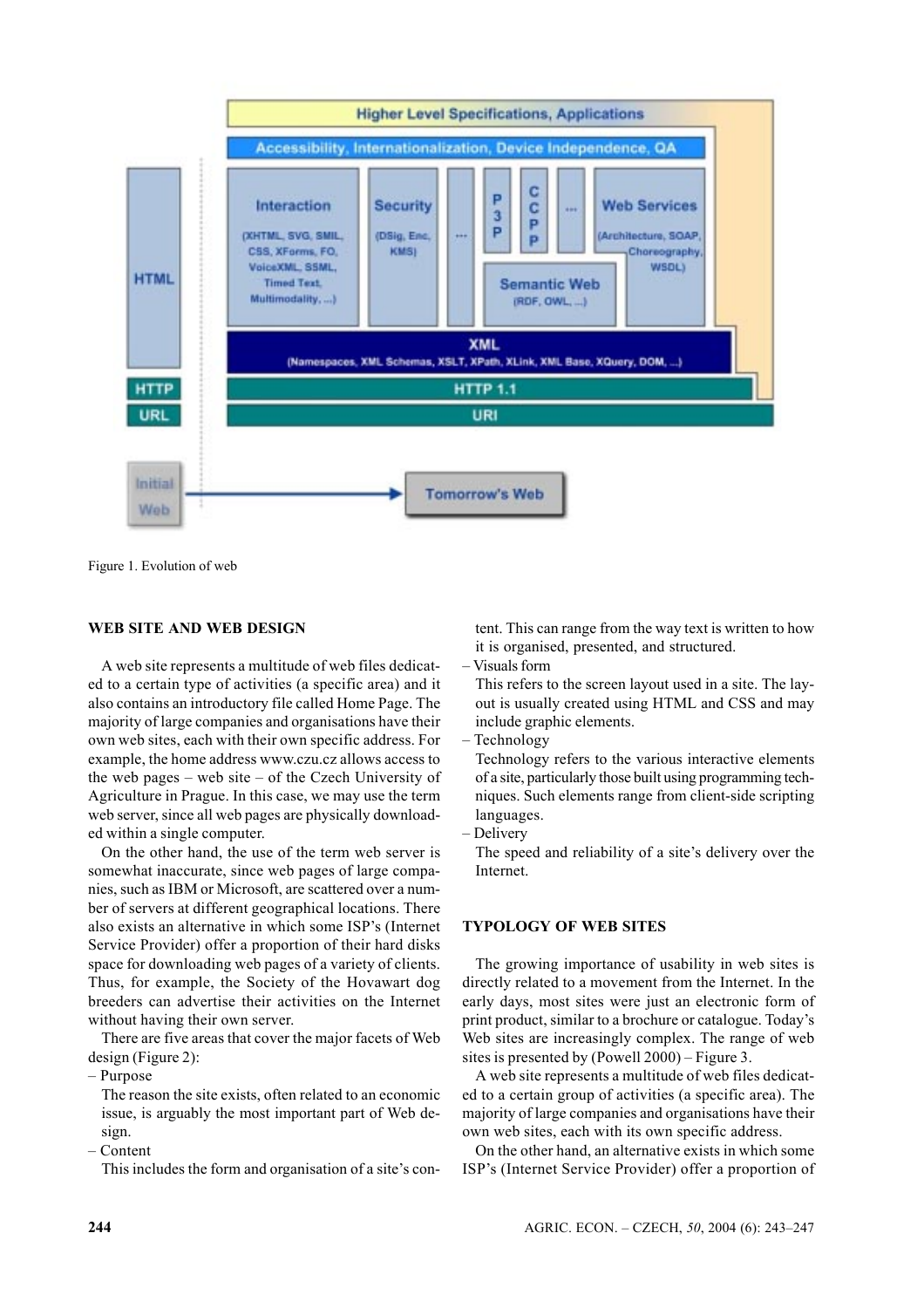

Figure 2. The Web design pyramid



Figure 3. The types of web sites

their hard disk space for downloading the web pages of a variety of clients.

**Development of the web site** involves e.g. the structure of www pages, the method of graphic expression, and linkages to other pages. This leads to a computer application that utilises the principles of information systems and a project developed in the following stages: – Design

- Creation and implementation
- Operation

Within each of these stages, specific practical questions must be resolved. Thus, in the design stage, we ask: – What is to be published?

- Who is the Web Site aimed at?
- What is the communication strategy of a given farmer?
- Is suitable material, such as photographs, available?

# **RESULTS**

## **Connecting to the Internet**

Farmers have Internet access and theoretically are ready to buy or sell on-line.

Research shows that, for example in Great Britain, 69% of arable farmers are online and that 90% of all farmers on line are ready to purchase inputs over the Internet .

AGRIC. ECON. – CZECH, *50*, 2004 (6): 243–247 **245**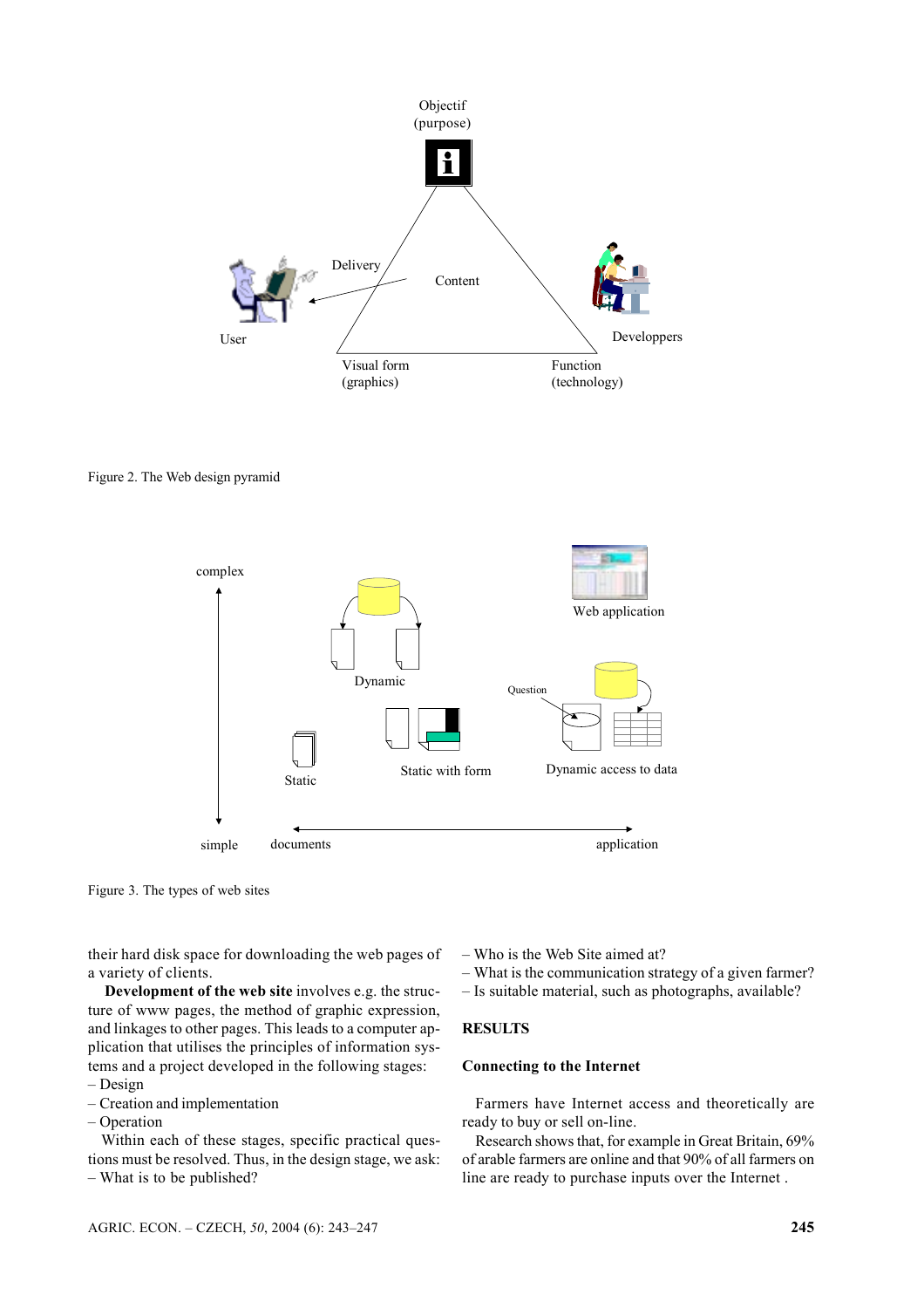

Figure 4. Example of a web site

In the Czech Republic, connecting to the Internet also rapidly increases. More than 90% of large farm are connected.

Use of the Internet has developed as a result of demand within the agricultural industry, but also following anticipation of that demand by various providers of Internetbased services.

In the Czech Republic, only, 1.6 % of farmers have a www presentation (Jarolímek, Vaněk 2001), 5% of farmers (owner research July 2002 – FEM CUA Prague) have a web site.

For improving this situation, it is proposed to prepare web site by:

- To use a prepared common solution e.g. "A-web" (offered by FEM CUA Prague – see: www.agris.cz), Actually more than 10 farmers use these services.
- Specific individual solution for a farmer. To prepare not only web sites for the farm presentation, but also to propose a dynamic web site, the type Extranet, that allows a farmer better communication with partners and others. An essential requirement for a web site success is suitable co-operation between a farmer and an IT specialist.

In the course unit *Informatics for the Managers*, this new approach is used to develop a web site for agricultural farms. At present, it is considered necessary for the students to acquaint themselves with the methodology of creating web pages and to understand the needs of farmers. Groups of students are given tasks in accordance with specific requirements of farmers, and they then create the web sites. An example of a new web site is found in Figure 4. The web site (files HTML, scripts) will be placed in an ISP.

## **CONCLUSION**

The impact of the Internet on farm management is very important. The conclusion of our survey is that, through the Internet, the farmer's office is/will be connected to those of his advisers, of his commercial partners, etc. Through the web sites, e.g. offices of co-operatives are becoming neighbours to those of all farmers.

WWW technology is expanding rapidly and touches almost all areas of human activity. It is therefore essential that farmers can participate in the creation of web sites for their farms.

Agricultural universities must prepare not only students to use new IT, but must also help farmers in better use of the web by different means, eg, extension services, and creating new specific web sites.

## **REFERENCES**

Powell T.A. (2000): Web Design. The complete reference. Osborne.

Vaněk J., Havlíček Z., Jarolímek J., Šilerová E. (2001): Portálové řešení informačních služeb v agrárním sektoru. Conference System Integration, Prague.